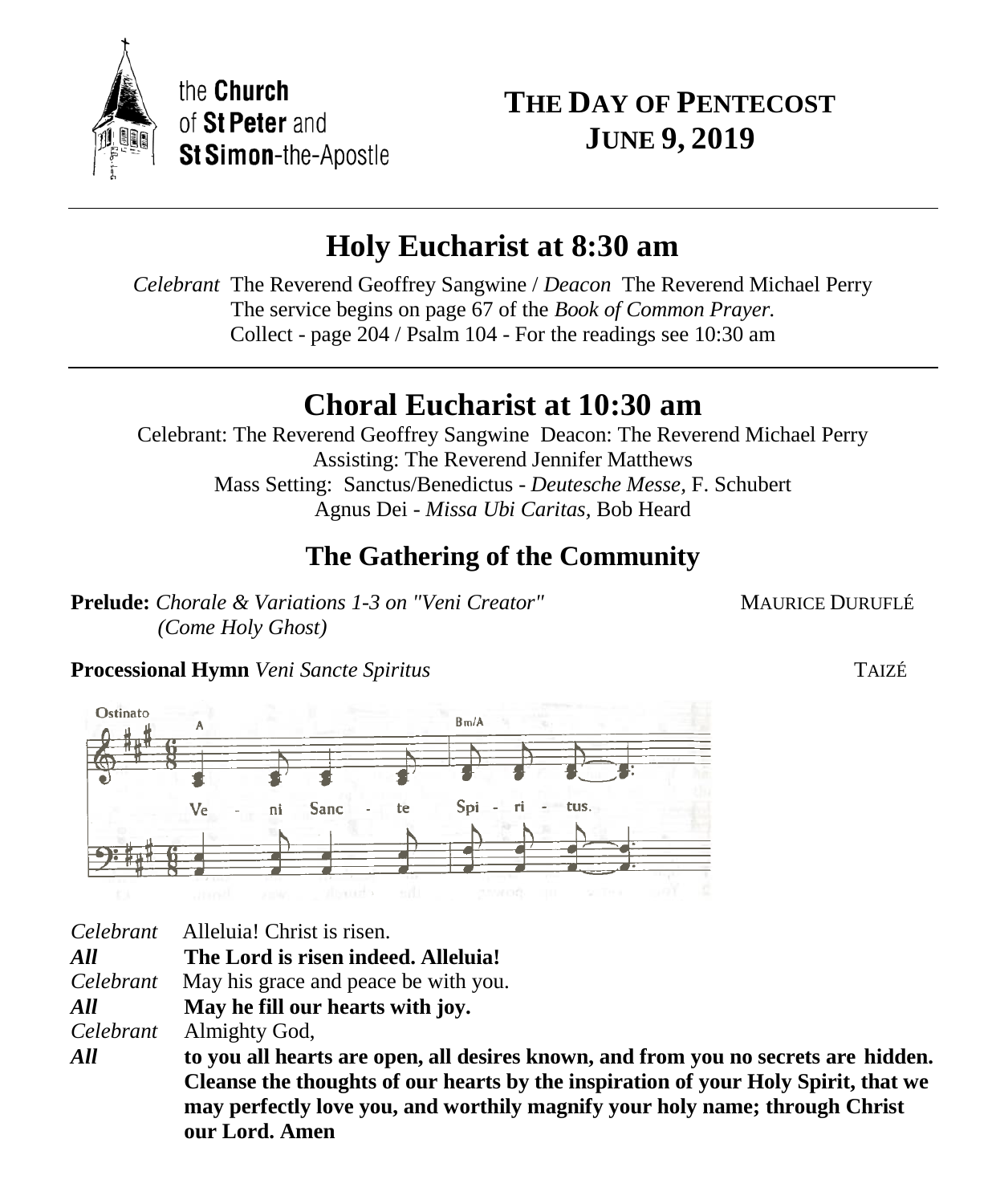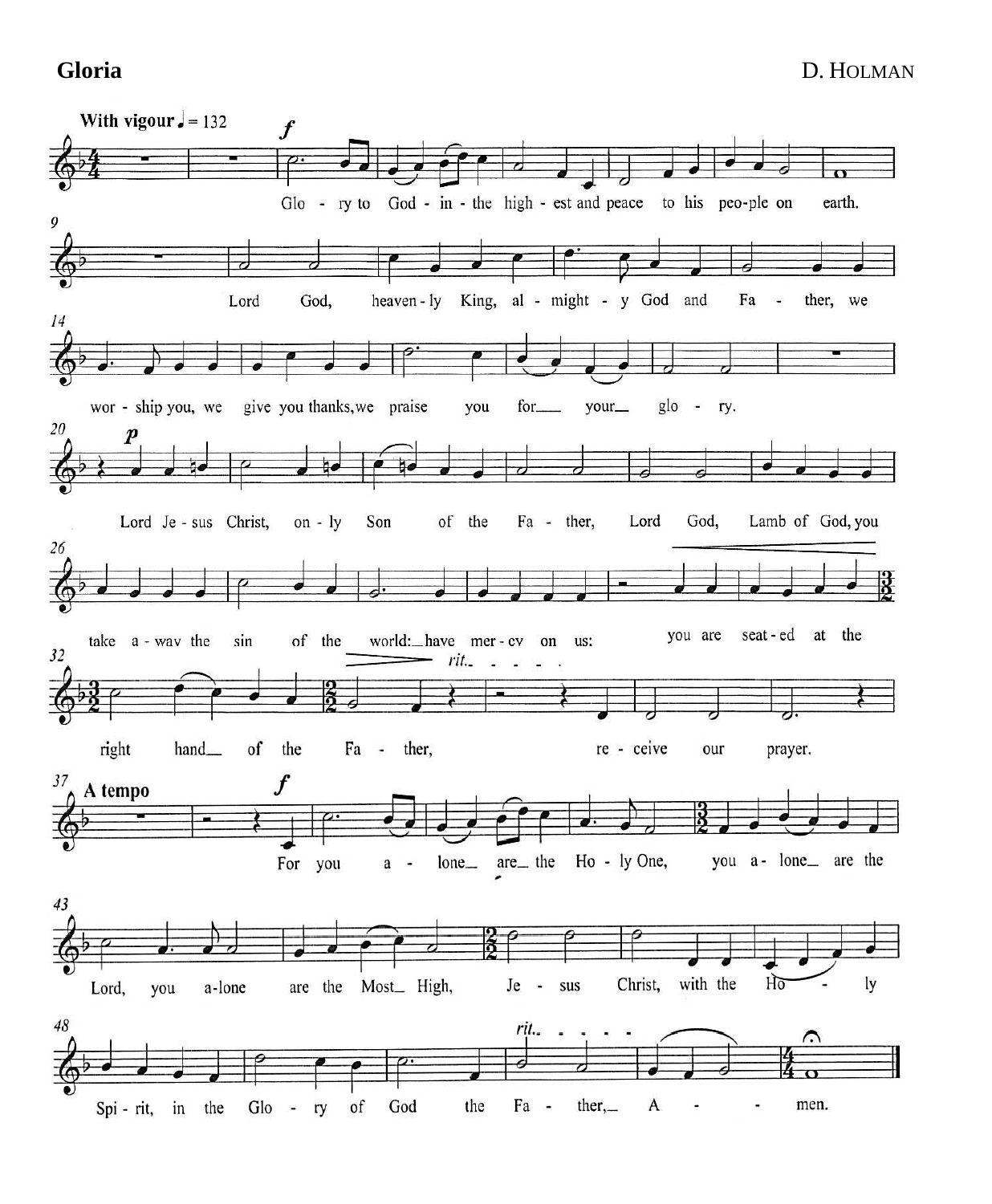## **The Collect of the Day**

*Celebrant* Almighty and everliving God, who fulfilled the promises of Easter by sending us your Holy Spirit and opening to every race and nation the way of life eternal, keep us in the unity of your Spirt, that every tongue may tell of your glory; through Jesus Christ our Lord, who lives and reigns with you and the Holy spirit, one God, now and for ever. **Amen.**

## **The Proclamation of the Word**

*Please be seated*

**First Lesson** *Acts 2:1-21* **Read by Ted Robinson** 

*Reader* A reading from the Acts of the Apostles.

When the day of Pentecost had come, they were all together in one place. And suddenly from heaven there came a sound like the rush of a violent wind, and it filled the entire house where they were sitting. Divided tongues, as of fire, appeared among them, and a tongue rested on each of them. All of them were filled with the Holy Spirit and began to speak in other languages, as the Spirit gave them ability. Now there were devout Jews from every nation under heaven living in Jerusalem. And at this sound the crowd gathered and was bewildered, because each one heard them speaking in the native language of each. Amazed and astonished, they asked, 'Are not all these who are speaking Galileans? And how is it that we hear, each of us, in our own native language? Parthians, Medes, Elamites, and residents of Mesopotamia, Judea and Cappadocia, Pontus and Asia, Phrygia and Pamphylia, Egypt and the parts of Libya belonging to Cyrene, and visitors from Rome, both Jews and proselytes, Cretans and Arabs—in our own languages we hear them speaking about God's deeds of power.' All were amazed and perplexed, saying to one another, 'What does this mean?' But others sneered and said, 'They are filled with new wine. 'But Peter, standing with the eleven, raised his voice and addressed them: 'Men of Judea and all who live in Jerusalem, let this be known to you, and listen to what I say. Indeed, these are not drunk, as you suppose, for it is only nine o'clock in the morning. No, this is what was spoken through the prophet Joel: "In the last days it will be, God declares, that I will pour out my Spirit upon all flesh, and your sons and your daughters shall prophesy, and your young men shall see visions, and your old men shall dream dreams. Even upon my slaves, both men and women, in those days I will pour out my Spirit; and they shall prophesy. And I will show portents in the heaven above and signs on the earth below, blood, and fire, and smoky mist. The sun shall be turned to darkness and the moon to blood, before the coming of the Lord's great and glorious day. Then everyone who calls on the name of the Lord shall be saved."

*Reader* The word of the Lord. *All* **Thanks be to God.**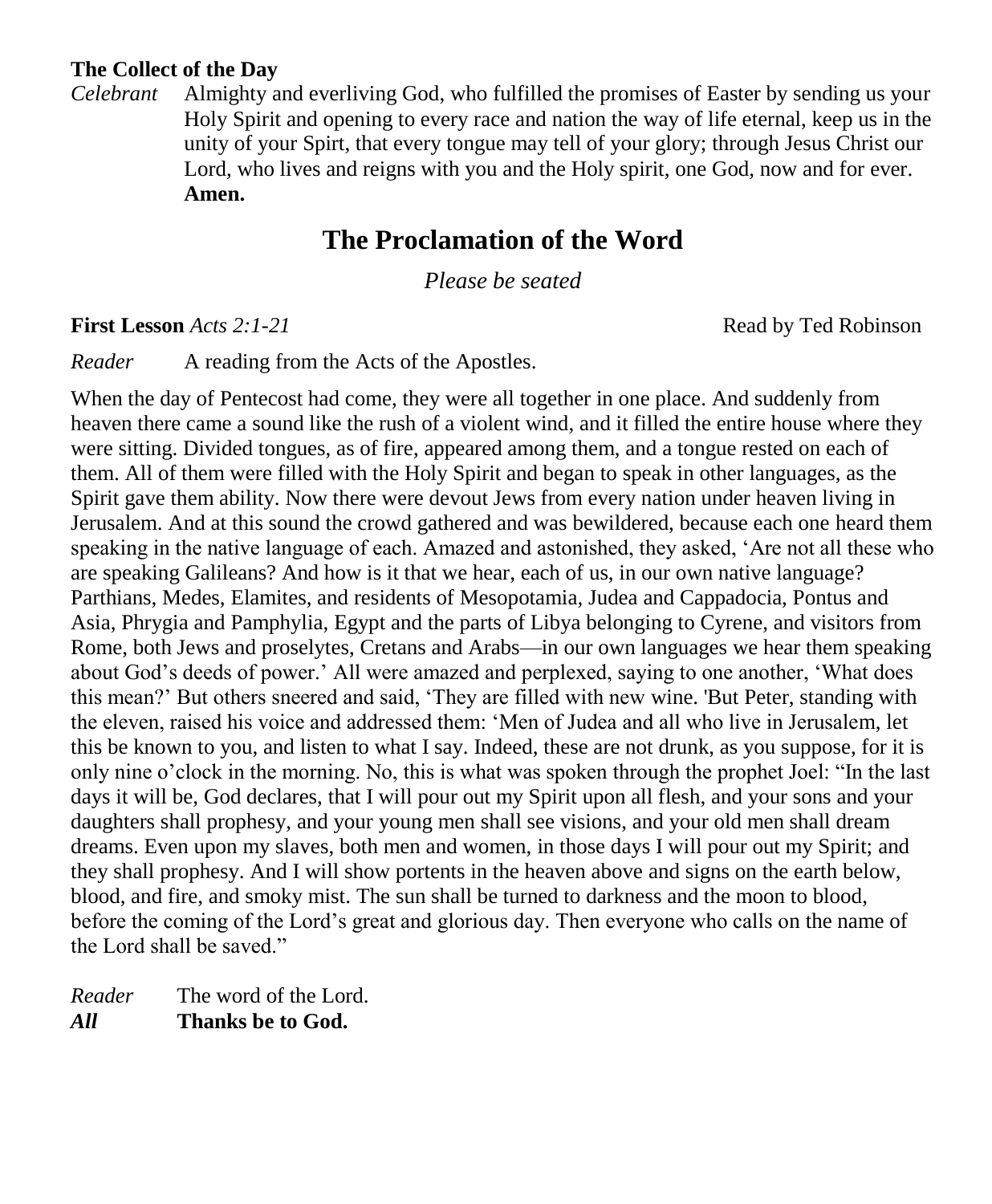## **Psalm 104**



whom thou hast formed to ' take his ' pastime there'in.

 $28$  These wait ' all up-on ' thee, /

that thou may est ' give them ' meat in  $\cdot$  due ' season.

- <sup>29</sup> When thou givest it to 'them they ' gather it; / and when thou openest thy hand ' they are ' filled with ' good.
- $30$  When thou hidest thy face 'they are 'troubled: / when thou takest away their breath they die, and are ' turned a'gain to · their ' dust.
- $2^{nd}$  <sup>31</sup> When thou lettest thy breath go forth ' they are ' made; / and thou re'newest the ' $face \cdot of the 'earth.$ 
	- $32$  Let the glorious majesty of the Lord en'dure for ' ever; / let the ' Lord re'joice in · his ' works.
	- $33$  The earth shall ' tremble  $\cdot$  at the ' look of him;/ if he do but ' touch the ' hills · they shall ' smoke.
	- $34$  I will sing unto the Lord as 'long as  $\cdot$  I 'live: / I will praise my God ' while I ' have my ' being.

<sup>35</sup> And so shall my ' words ' please him: / my ' joy shall ' be  $\cdot$  in the ' Lord.

 $2^{nd 36}$  Praise thou the Lord, 'O my ' soul. / Praise '—' –the 'Lord.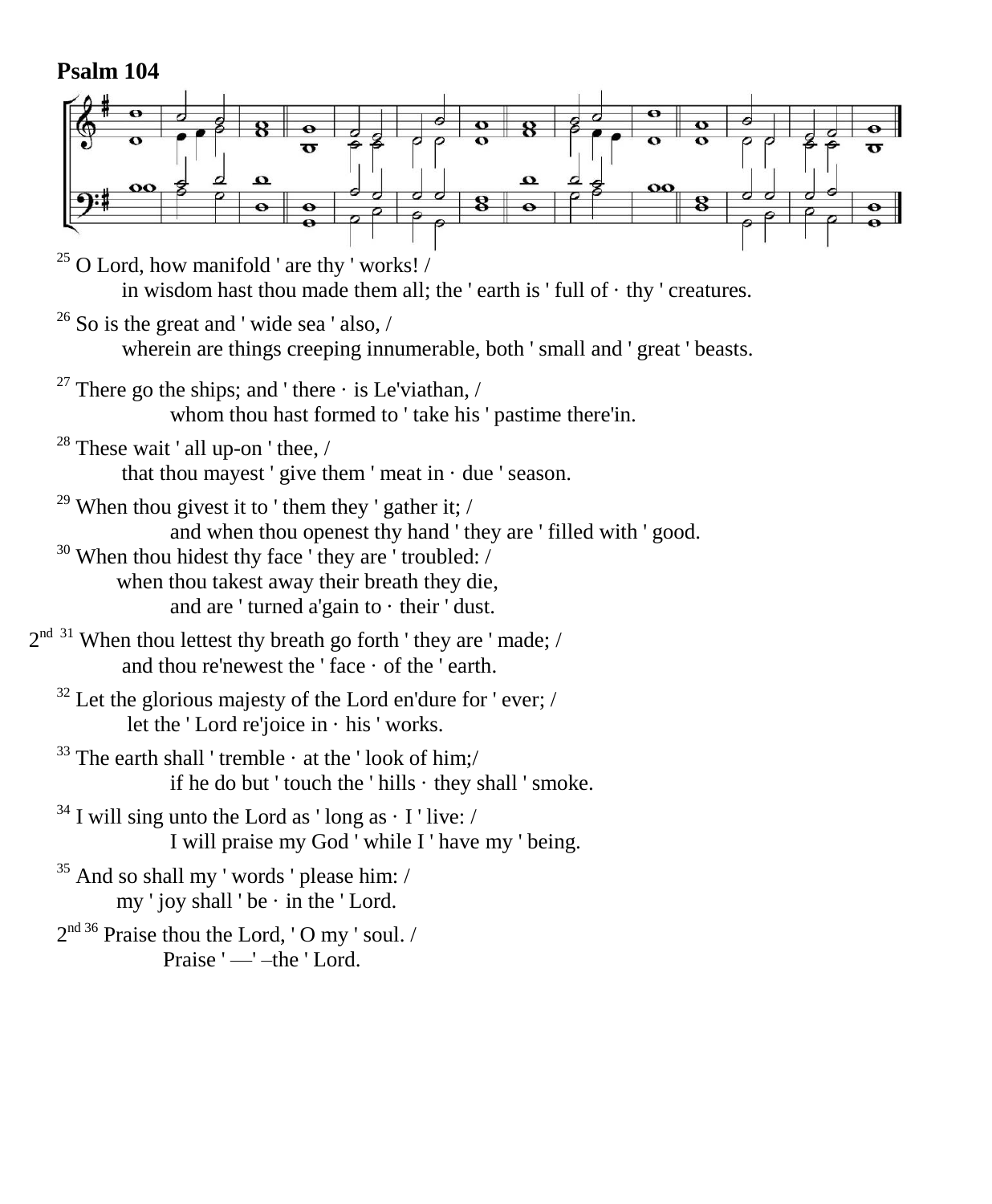**Second Lesson** *Romans 8:14-17* Read by Isabelle Robinson

*Reader* A reading from the letter of Paul to the Romans.

For all who are led by the Spirit of God are children of God. For you did not receive a spirit of slavery to fall back into fear, but you have received a spirit of adoption. When we cry, 'Abba! Father!' it is that very Spirit bearing witness with our spirit that we are children of God, and if children, then heirs, heirs of God and joint heirs with Christ—if, in fact, we suffer with him so that we may also be glorified with him.

*Reader* The word of the Lord. *All* **Thanks be to God.**

**Gradual Hymn 637** *Come, Holy Ghost, Our Souls Inspire* VENI CREATOR SPIRITUS

**The Holy Gospel:** *John 14:8-17,(25-27)*

| Deacon | The Lord be with you.                                        |
|--------|--------------------------------------------------------------|
| All    | And also with you.                                           |
| Deacon | The Holy Gospel of our Lord Jesus Christ, according to John. |
| All    | Glory to you, Lord Jesus Christ.                             |

Philip said to him, 'Lord, show us the Father, and we will be satisfied.' Jesus said to him, 'Have I been with you all this time, Philip, and you still do not know me? Whoever has seen me has seen the Father. How can you say, "Show us the Father"? Do you not believe that I am in the Father and the Father is in me? The words that I say to you I do not speak on my own; but the Father who dwells in me does his works. Believe me that I am in the Father and the Father is in me; but if you do not, then believe me because of the works themselves. Very truly, I tell you, the one who believes in me will also do the works that I do and, in fact, will do greater works than these, because I am going to the Father. I will do whatever you ask in my name, so that the Father may be glorified in the Son. If in my name you ask me for anything, I will do it. 'If you love me, you will keep my commandments. And I will ask the Father, and he will give you another Advocate, to be with you for ever. This is the Spirit of truth, whom the world cannot

receive, because it neither sees him nor knows him. You know him, because he abides with you, and he will be in you. 'I have said these things to you while I am still with you. But the Advocate, the Holy Spirit, whom the Father will send in my name, will teach you everything, and remind you of all that I have said to you. Peace I leave with you; my peace I give to you. I do not give to you as the world gives. Do not let your hearts be troubled, and do not let them be afraid.

*Deacon* The Gospel of Christ. *All* **Praise to you, Lord Jesus Christ.**

## **Homily**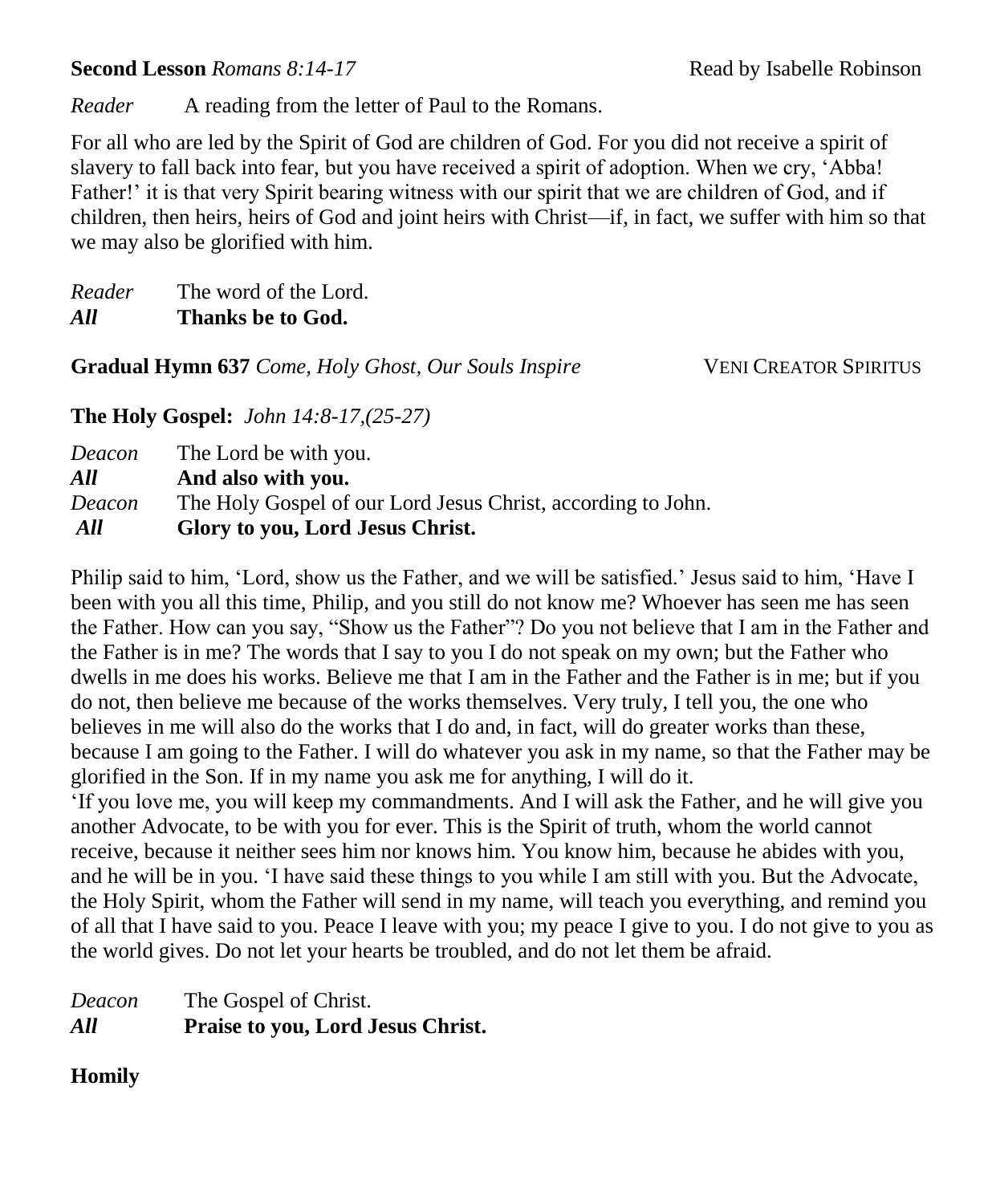**Nicene Creed** *Please stand, as able.*

*Celebrant* Let us confess our faith, as we say,

**We believe in one God, the Father, the Almighty, maker of heaven and earth, of all that is, seen and unseen. We believe in one Lord, Jesus Christ, the only Son of God, eternally begotten of the Father, God from God, Light from Light, true God from true God, begotten, not made, of one being with the Father. Through him all things were made. For us and for our salvation he came down from heaven: by the power of the Holy Spirit he became incarnate from the Virgin Mary, and was made man. For our sake he was crucified under Pontius Pilate; he suffered death and was buried. On the third day he rose again in accordance with the scriptures; he ascended into heaven and is seated at the right hand of the Father. He will come again in glory to judge the living and the dead, and his kingdom will have no end. We believe in the Holy Spirit, the Lord, the giver of life, who proceeds from the Father. With the Father and the Son he is worshipped and glorified. He has spoken through the prophets. We believe in one holy catholic and apostolic Church. We acknowledge one baptism for the forgiveness of sins. We look for the resurrection of the dead, and the life of the world to come. Amen.**

**Prayers of the People** *Please kneel or stand, as able.* Intercessor: Brooke Sales-Lee

**Confession of Absolution –** BAS p. 191

*Silence is kept. You are invited to kneel. The celebrant invites to confession of sin. Then is said,*

## *Celebrant* Most merciful God,

**We confess that we have sinned against you in thought, word, and deed, by what we have done, and by what we have left undone. We have not loved you with our whole heart; we have not loved our neighbours as ourselves. We are truly sorry and we humbly repent. For the sake of your Son Jesus Christ, have mercy on us and forgive us, that we may delight in your will, and walk in your ways, to the glory of your name. Amen.**

*The Absolution is pronounced.*

*Celebrant* The peace of the Lord be always with you. *All* **And also with you.**

# **The Celebration of the Eucharist**

**Offertory Hymn 645** *Come Down O Love Divine* **Dividend CONNAMPNEY** 

## **Prayer over the Gifts**

*Celebrant* Giver of life, receive all we offer you this day. Let the Spirit you bestow on your Church continue to work in the world through the hearts of all who believe. We ask this in the name of Jesus Christ the Lord.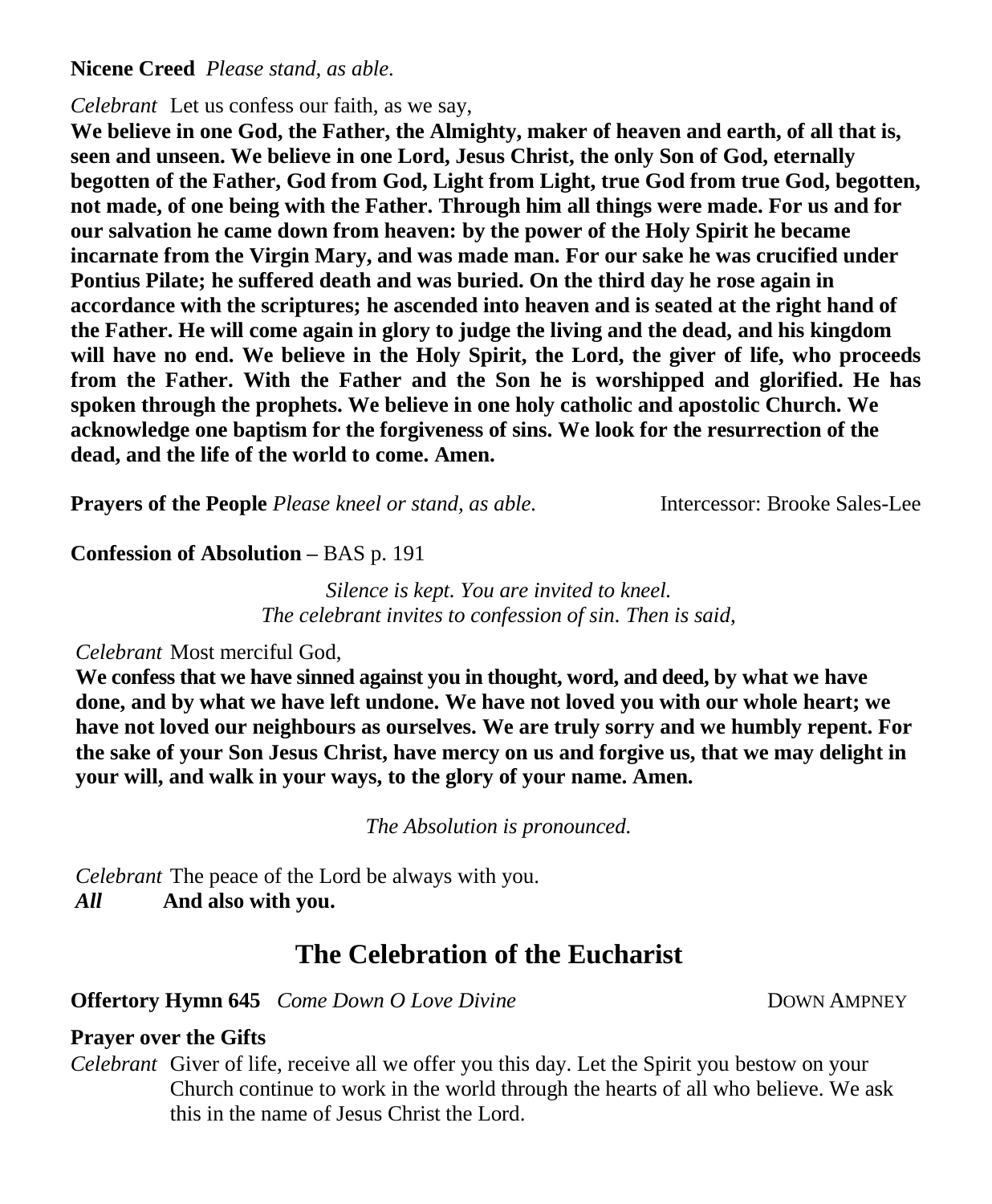## **The Great Thanksgiving** - Eucharistic Prayer 3 - BAS pp. 198-200

|           | <i>Celebrant</i> The Lord be with you.     |
|-----------|--------------------------------------------|
| People    | And also with you.                         |
| Celebrant | Lift up your hearts.                       |
| People    | We lift them to the Lord.                  |
| Celebrant | Let us give thanks to the Lord our God.    |
| People    | It is right to give our thanks and praise. |

*The Celebrant continues with the preface, then all sing:*

## **Holy, holy, holy Lord, God of power and might,** CP 755 **heaven and earth are full of your glory. Hosanna in the highest. Blessed is he who comes in the name of the Lord. Hosanna in the highest.**

#### *The Celebrant continues:*

We give thanks to you, Lord our God, for the goodness and love you have made known to us in creation; in calling Israel to be your people; in your Word spoken through the prophets; and above all in the Word made flesh, Jesus your Son. For in these last days you sent him to be incarnate from the Virgin Mary, to be the Saviour and Redeemer of the world. In him, you have delivered us from evil, and made us worthy to stand before you. In him, you have brought us out of error into truth, out of sin into righteousness, out of death into life. On the night he was handed over to suffering and death, a death he freely accepted, our Lord Jesus Christ took bread; and when he had given thanks to you, he broke it, and gave it to his disciples, and said, "Take, eat: this is my body which is given for you. Do this for the remembrance of me." After supper he took the cup of wine; and when he had given thanks, he gave it to them, and said, "Drink this, all of you: this is my blood of the new covenant, which is shed for you and for many for the forgiveness of sins. Whenever you drink it, do this for the remembrance of me." Therefore, Father, according to his command, **We remember his death, we proclaim his resurrection, we await his coming in glory;** and we offer our sacrifice of praise and thanksgiving to you, Lord of all; presenting to you, from your creation, this bread and this wine. We pray you, gracious God, to send your Holy Spirit upon these gifts, that they may be the sacrament of the body of Christ and his blood of the new covenant. Unite us to your Son in his sacrifice, that we, made acceptable in him, may be sanctified by the Holy Spirit. In the fullness of time, reconcile all things in Christ, and make them new, and bring us to that city of light where you dwell with all your sons and daughters; through Jesus Christ our Lord, the firstborn of all creation, the head of the Church, and the author of our salvation; by whom, and with whom, and in whom, in the unity of the Holy Spirit, all honour and glory are yours, almighty Father, now and for ever. **Amen**.